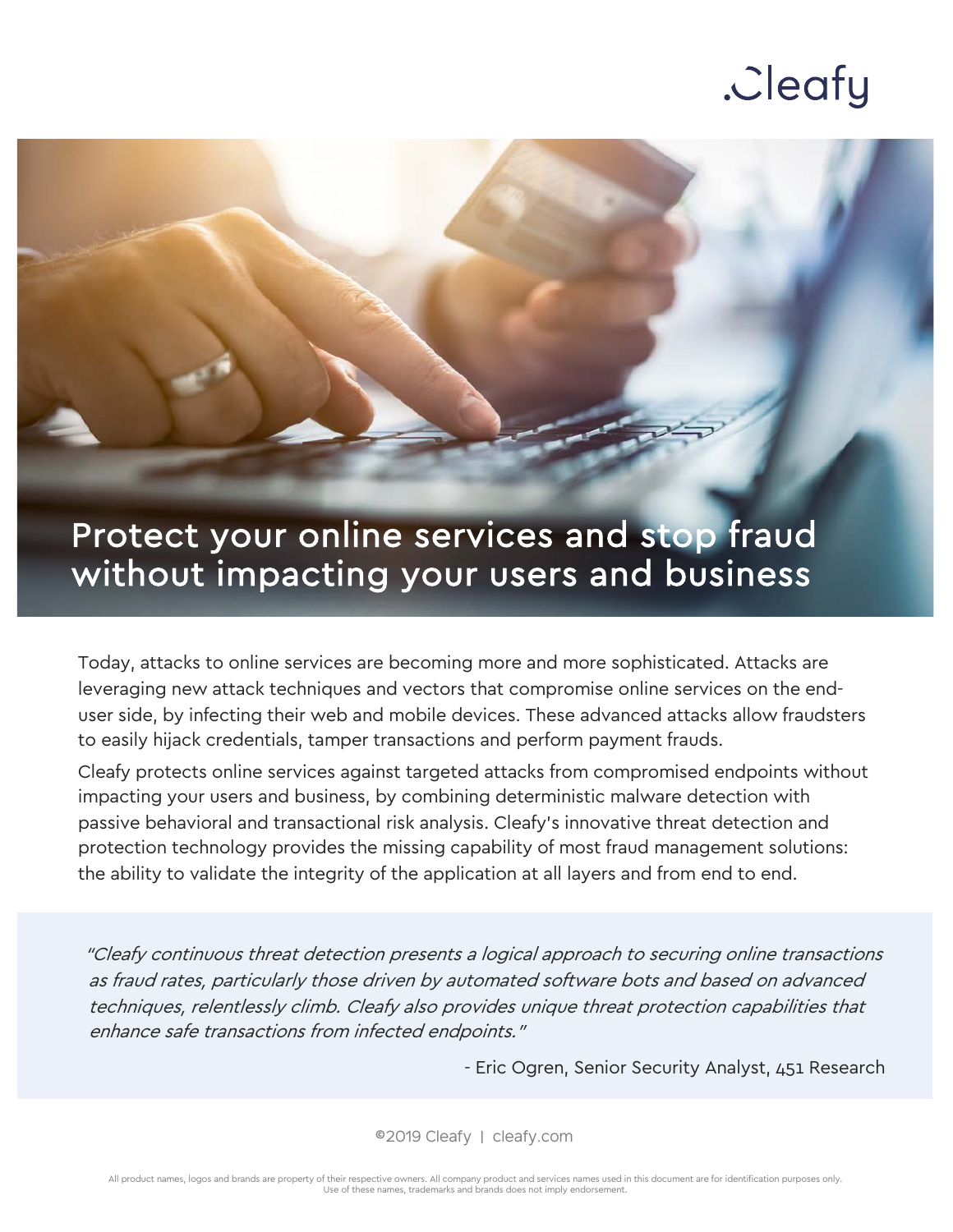

#### Traditional fraud management solutions don't work

Traditional solutions don't work in the face of rapidly evolving attacks, since they fail to detect new frauds before they are replicated at scale. Attack campaigns will be in full swing before malware is identified and characterized (if ever), and before signatures and matching rules are implemented or banking accounts are blacklisted. The situation is exacerbated as fraudsters, in order to escape detection, leverage polymorphic malwares and different botnets over time.

#### Cleafy changes the game

Cleafy's deterministic malware detection, combined with multi-entity behavioral analysis and cross-session correlation, makes it possible to identify and characterize attack campaigns from the early stages, even if the malware changes over time and different networks of infected endpoints are leveraged. Cleafy's unmatched predictive threat visibility enables an effective threat prevention process and supports an adaptive threat response approach.

©2019 Cleafy | cleafy.com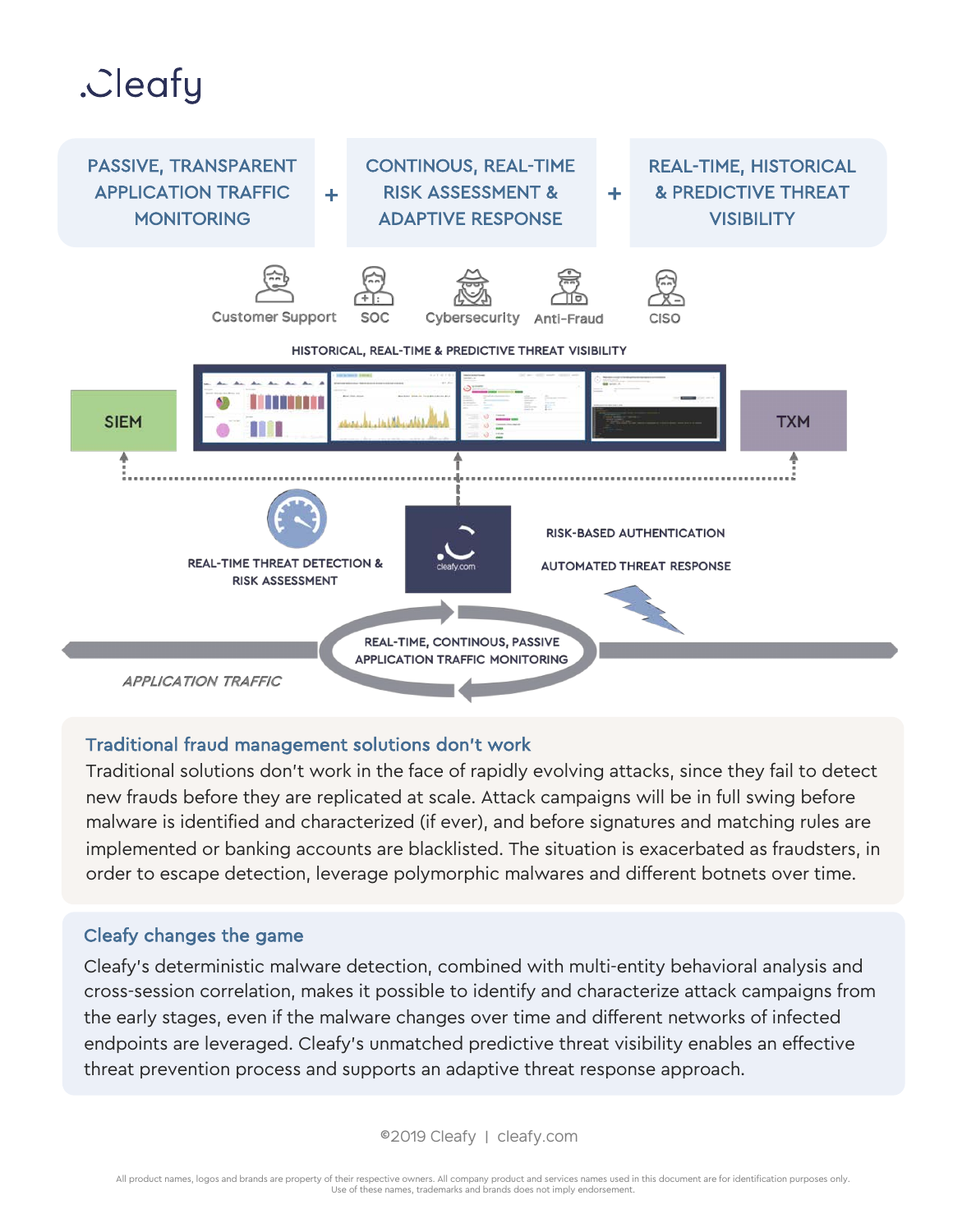#### Passive and transparent monitoring

- Passive monitoring of application traffic smooth integration with content delivery infrastructure (e.g. ADC, API GW) – zero touch of application backend infrastructure
- § Client-less approach no agents to be deployed or code instrumentation required controls are automatically delivered without requiring changing application code
- § Fully transparent to end users no impact on either end-user experience or endpoint performance – no impact on content delivery

#### Deterministic malware detection and protection

- Patented Full Content Integrity (FCI) technology for clientless, real-time integrity checking at application, communications (API) and device level
- § Automatic extraction of threat evidence (i.e. malicious web-injects and apps) to get insights on attacker infrastructure (C&C) and tactics, techniques & procedures (TTPs)
- § Web console for historical, real-time & predictive threat visibility intuitive query language supporting discovery – out-the-box and custom dashboards and reports

#### Comprehensive fraud management

- Real-time correlation of indicators of compromise (IOCs) from malware detection, user & endpoint behavioral analytics (UEBA) and transactional risk analysis (TRA)
- § Deterministic malware detection of Man-in-the-Browser (MITB), Man-in-the-Middle (MITM), BOT, RAT-in-the-Browser, app overlay, app repackaging and other techniques
- Extensive transactional risk analysis, including new/recent or blacklisted bank account, unusual payment amount, suspicious user location and anomalous payee

#### Aligned to adaptive security

- Customizable, real-time risk scoring and tagging system based on +50 out-of-the-box tags and on custom tags (e.g. for session enrichment and threat classification)
- § Out-of-the-box correlation and risk propagation and customizable modeling rules and automated actions (e.g. notifications, invoking of external hooks and threat responses)
- Patented Dynamic Application Encryption (DAE) technology for protection against MITB/MITM attacks to enable safe transactions, even from infected endpoints

#### Open, scalable and cloud-ready

- **Example 1** Lightweight yet highly scalable architecture supporting continuous monitoring of multiple applications (entire perimeters) and millions of users and sessions per day
- § Open architecture and comprehensive set of APIs (+150) proven integrations with Transaction Monitors (e.g. RSA AAOP, SAS Fraud Manager) and SIEMs (e.g. Splunk)
- § Flexible deployment models, including on-premise and over-the-cloud also available as SaaS option